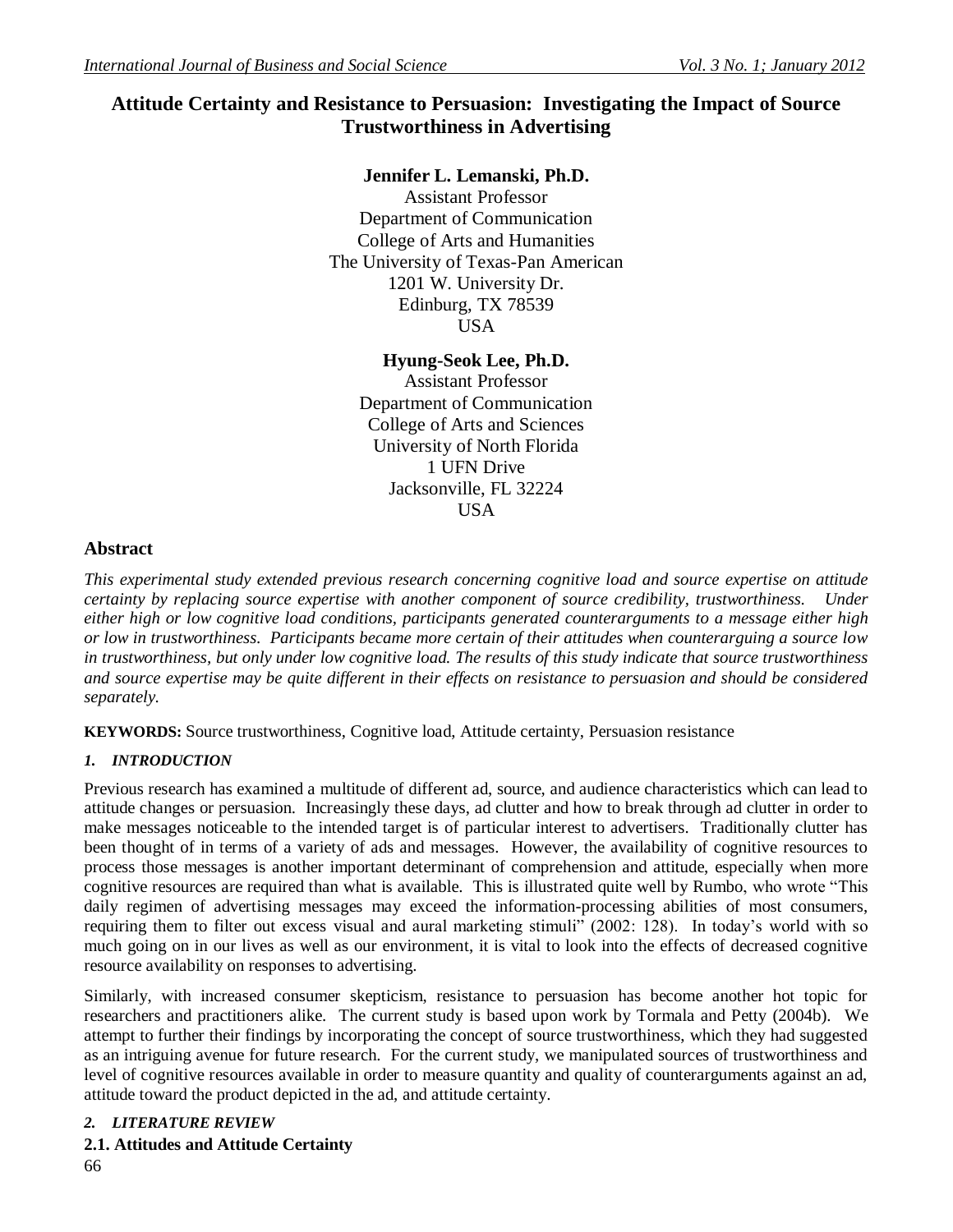Attitudes toward the ad, product, or brand are a widely measured dependent variable in advertising research. Attitudes, however, are much more complex than might be considered at first glance. Components of attitudes that have been the focus of past research include attitude strength, complexity, and certainty, among others (for a review, see Fabrigar, MacDonald, & Wegener, 2005). Attitude certainty is the characteristic we are interested in for the present study. Attitude certainty is a measure of how sure an individual is that his or her attitude is correct (Gross, Holtz, & Miller, 1995) and previous studies have demonstrated that higher attitude certainty leads to stronger attitudes, which in turn are more enduring, are more indicative of eventual behavior, and are more resistant to change when challenged (Petty & Krosnick, 1995), all of which are attributes helpful to marketers and advertisers.

#### **2.2. Resistance to Persuasion**

The aim of advertisers is persuasion, which has been studied widely in previous literature, but in light of increasing consumer skepticism and advertising clutter, resistance to persuasion has increasingly been the focus of research. Many important characteristics of resistance to persuasion have been identified. For example, individuals tend to resist messages when they know a persuasive attempt is coming (Petty & Cacioppo, 1979) or when attitude strength is higher (Petty & Krosnick, 1995). In addition, there are multiple paths through which a person can engage in resistance. A comprehensive study by Jacks and Cameron (2003) in which participants were actually asked to write about how they would resist a change in opinion for a strongly held belief found evidence of six different resistance strategies which had been proposed by various other studies, and one strategy that had not yet been noticed. These included attitude bolstering, counterarguing, negative affect, selective exposure, social validation, and source derogation, and the new strategy discovered was asserting confidence. Several studies have documented the ability of participants to resist persuasive messages both when instructed to do so (Tormala & Petty, 2002, 2004a, b) and when not instructed to do so (Zuwerink & Devine, 1996; Ahluwalia, 2000).

Another important area of research is the effect of resistance to persuasion. Tormala and Petty (2002) showed that persuasive attempts which are resisted may actually lead to a strengthening of the original attitude, leading to more difficulty in persuasion later. The researchers suggested that an individual's level of metacognition might be one way to explain these findings. For example, a person is likely to know that they have resisted persuasion, and therefore once they have successfully resisted a message, they may believe that their original attitude is correct, especially if they were able to resist a message they perceived as strong. Of course, effective metacognition would depend on the availability of cognitive resources and elaboration, which is a concept addressed by Tormala and Petty (2004a, b). One of their studies found that when high elaboration takes place, attitude certainty increases in situations in which a message perceived as strong is resisted (the same is not true for a message perceived as weak)(Tormala & Petty, 2004a). Later research found that if an individual is engaged in other tasks and does not have the required cognitive resources available to elaborate on the message and their thoughts, resisting a message does not lead to attitude certainty (Tormala & Petty, 2004b).

Some later studies showed different results. Specifically, when participants were asked to counterargue a source low in credibility, but were then given feedback that they had done so in a weak (rather than strong) manner, their attitude certainty decreased (Tormala, Clarkson & Petty, 2006). However, counterarguing "weakly" (or, rather, being told that their counterarguments were weak) against an expert source did not lower attitude certainty.

### **2.3. Source Credibility**

Source credibility is a term used to indicate the level of reliability of a message source for correct and true information (Kelman & Hovland, 1953). It is comprised of two separate concepts: source expertise which refers to a source's ability to provide correct information (Rhine and Severance 1970), and source trustworthiness, which describes the intention of the source to provide correct information (Mills & Jellison, 1967). Although many studies have focused on endorser or celebrity credibility, some research has investigated other levels of message credibility, such as corporate or message source credibility in general (for example, Lafferty, Goldsmith, & Newell, 2002). Typically, prior research has shown that higher source credibility levels lead to increased persuasion (Petty & Wegener, 1998), but many variables can affect the impact of source credibility on persuasion. For example, whether an individual processes a message using the central or peripheral route of persuasion (from the ELM) impacts the mechanism through which source credibility effects persuasion (Petty, Cacioppo, & Goldman, 1981; Chaiken & Maheswaran, 1994).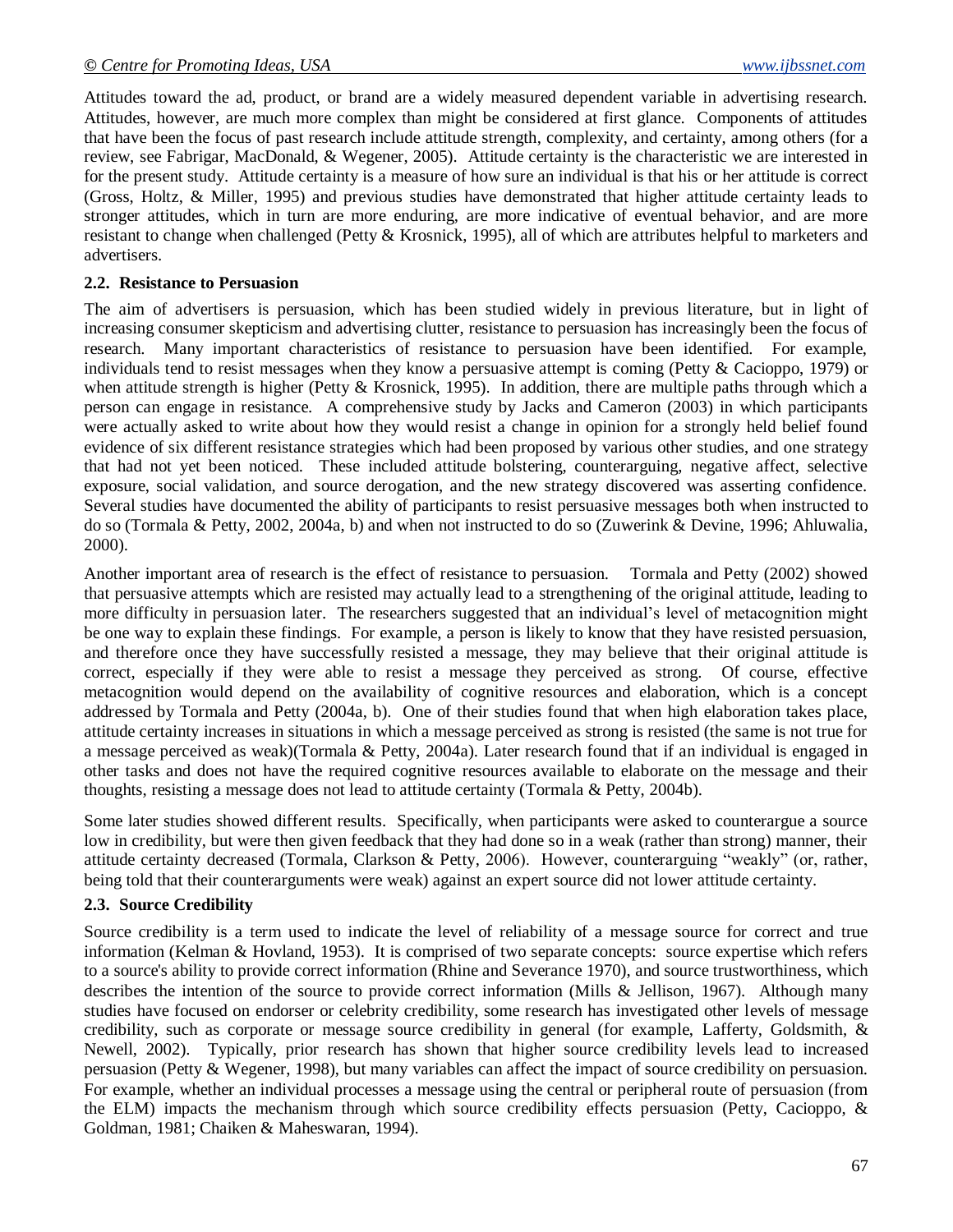## **2.4. Cognitive Load**

The Elaboration-Likelihood Model makes predictions about how source credibility will be used in the processing of messages, and also posits that when individuals have more motivation and/or ability to process a message, they will engage in central route processing, in which they think more in depth and elaborate more about a message (Petty & Cacioppo, 1986). The ability to engage in more effortful and effective processing may be hampered by internal or environmental factors that tie up cognitive resources, a notion suggested by the cognitive resource matching (CRM) hypothesis, an outgrowth of ELM (Keller & Block, 1997). Î

Previous research has used memorization of long (short) digit strings in order to manipulate high (low) cognitive load (Gilbert & Hizon, 1991; Tormala & Petty, 2004b). Differences in cognitive load (and therefore the ability of cognitive resources not used up by the number memorization task) have been shown to bring about differing levels of attitude certainty after exposure to an expert source providing a counter-attitudinal message. Lower levels of cognitive load have been demonstrated to lead to increases in attitude certainty (Tormala & Petty, 2004b). In addition, a fascinating interaction between source credibility (specifically source expertise) and cognitive load emerged in the same study such that cognitive load was only related to high attitude certainty when paired with a high credibility source. When looking at low cognitive load situations, attitude certainty was higher with the high source expertise condition, whereas in the high cognitive load condition, attitude certainty was elevated with a low credibility source. The authors explained these findings by pointing out that the higher cognitive load condition may have brought about lower levels of confidence about the ability to resist the message, especially when that message originated from a high credibility source, which may then have resulted in lower attitude certainty scores.

Another study found that when consumers perceive an ad as having an intent to manipulate, they process the ads analytically, but that under conditions of high cognitive load, this processing is limited and the effects of manipulation intent are decreased (Wentzel, Tomczak & Herrmann, 2010). Although it may be through different mechanisms (Tormala, Brinol & Petty, 2007), source credibility seems to lead to more positive attitudes in general, in both high and low cognitive load conditions. Therefore,

H1: Source trustworthiness will be positively associated with attitude toward the product, regardless of cognitive load conditions (low/high). Specifically, participants who experienced an ad high in source trustworthiness will show more positive attitudes toward the product than will participants who have been exposed to an ad low in source trustworthiness.

Following the logic of Tormala and Petty (2004b), participants who are able to elaborate more about their thoughts and attitudes (due to being in a low cognitive load condition) will be affected more by the source trustworthiness manipulation. Therefore,

H2: Source trustworthiness will interact with cognitive load to influence attitude certainty. Specifically, source trustworthiness is expected to moderate the effect of resistance on attitude certainty only in the high-elaboration conditions (low cognitive load) conditions, but not in the low-elaboration (high cognitive load) conditions.

## *3. METHOD*

The current study extended research by Tormala and Petty (2004b) based upon their suggestions for future research. One major change was made in terms of the independent variables measured, and a few minor changes were made in the methodology in order to enable the researchers to conduct the experiment without the use of computers.

## **3.1. Experimental Design**

A 2 (cognitive load: low/high) X 2 (source trustworthiness: low/high) between subjects experimental design with 1 external control group was utilized. Participants were randomly assigned to conditions.

### **3.2. Participants**

A total of 125 undergraduates at a large southeastern university participated in the study in exchange for extra credit points.

## **3.3. Materials**

A pre-test involving 34 undergraduates was conducted to assist with the design of the manipulations for trustworthiness. The ads to be used in the study were developed with assistance from a graduate student familiar with graphic design.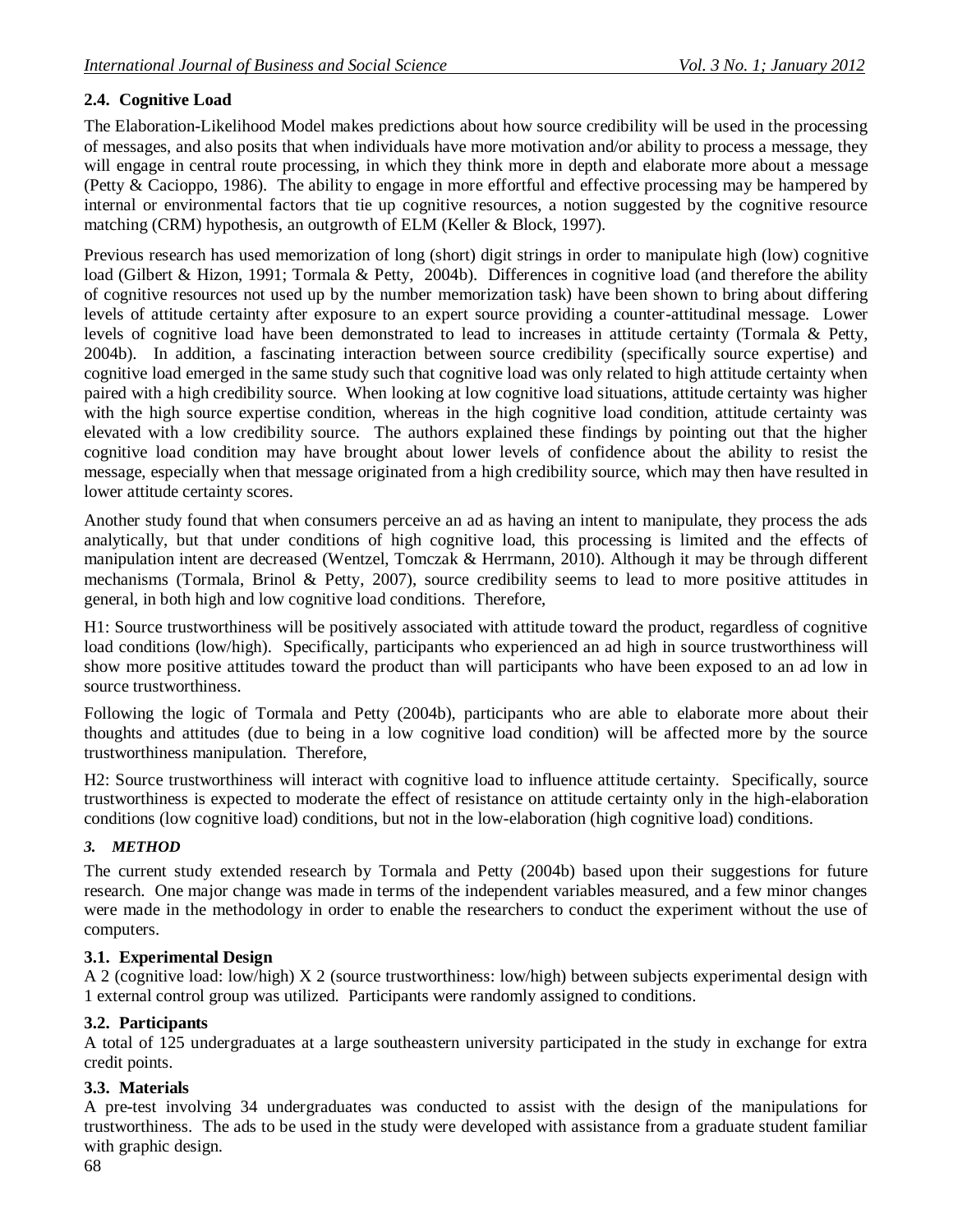#### **3.4. Procedure**

Participants were given a packet of experiment materials. The first page following the informed consent document provided instructions, which were also explained by the experimenter. Participants first read a paragraph explaining that the purpose of the study was to examine reactions to advertisements, and that they would be asked to generate counterarguments against advertisements they would be viewing. Next, the participants read an excerpt concerning the product in the ads, AspirinForte. This product is not sold in the United States so it was unlikely that this brand had been experienced by many of the participants. The paragraph stated:

"You will first be looking at a new aspirin product, *AspirinForte*. We are especially interested in *AspirinForte* because it has been receiving some negative press. Specifically, in preliminary trials, human test subjects complained that the pills were difficult to swallow and unpleasant tasting. Also, the aspirin contains a chemical additive that is harmless to humans who ingest it, but potentially damaging to the environment when produced in mass quantities."

Following the reading of the negative product information, the cognitive load manipulation occurred. In the high cognitive load condition, participants were instructed to rehearse an 8 digit number (46732418) whereas in the low cognitive load condition, participants rehearsed a 3 digit number (321). Participants read the following paragraph:

"It is important to make this experiment as real as possible. In the real world, people are often exposed to ads and other persuasive communications in busy or distracting contexts, and it is important to simulate these conditions in the experiment. Therefore, we would like you to mentally rehearse the number below while viewing the ad and listing counterarguments. This technique has been shown in previous research to effectively mimic real-world conditions."

After rehearsing the number as long as they liked, participants turned to the next page of the packet, which featured the full-color ad stimulus. They were instructed to refrain from returning to any page once they had left the page. No participants were witnessed disobeying these instructions. After viewing the ad for as long as they wanted, the participants read the following instructions:

"Now that you have seen the advertisement for the product, we would like to collect the arguments you can raise against it. Please do your best to list as many as you can."

Participants were given the majority of a blank 8.5" X 11" sheet of paper on which to list any counterarguments they had against the product. After listing as many counterarguments as they wished, the participants responded to questions designed as manipulation checks for cognitive load and trustworthiness, as well as completing measures of attitude toward the product, attitude certainty, and perceived difficulty in listing counterarguments.

#### **3.5. Independent Variables**

#### **3.5.1.Cognitive Load**

Cognitive load was manipulated by instructing participants to memorize either a longer (8 digit) or shorter (3 digit) number for high and low cognitive load, respectively. This manipulation was checked in the main experiment. This way of manipulating cognitive load has been found to be effective in previous studies (Gilbert & Hixon, 1991; Tormala & Petty, 2004b).

#### **3.5.2.Source Trustworthiness**

A pretest was conducted to determine the trustworthiness of possible sources to use in the experiment, and from this, we determined that the Food and Drug Administration (FDA) was perceived as a source high in trustworthiness (M=5.93), while the manufacturer of the product was considered to be a source low in trustworthiness (M=3.45). This manipulation was also checked in the main experiment.

In the main experiment, source trustworthiness was measured with a set of six items. Five of these items were borrowed from Ohanian's (1990) scale of trustworthiness of celebrity endorsers, and one item was adapted from Tormala and Petty's (2004b) measure of source expertise to measure source trustworthiness. The Cronbach's Alpha was .96 for these six items, which demonstrates that they had high internal consistency.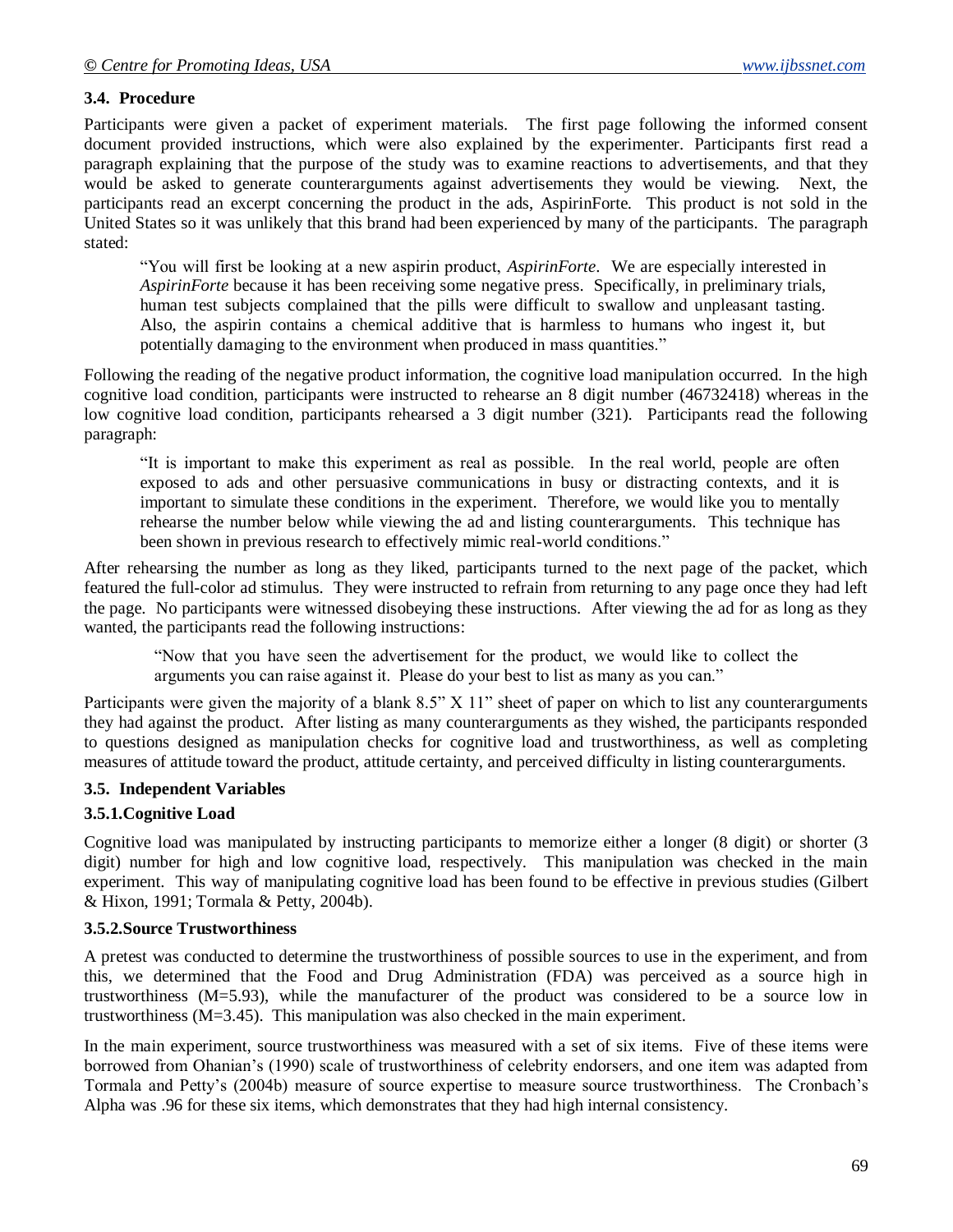### **3.5.3.Control Condition**

14 participants were randomly assigned to the control condition, which was identical to the experimental conditions except that the control condition participants did not view an ad and were not subjected to the cognitive load manipulation. The control condition served as a way to investigate the impact of viewing an ad, and therefore whether individuals were persuaded by the ad or resisted persuasion by the ad.

### **3.6. Dependent Variables**

### **3.6.1.Attitudes**

Attitude toward the product was measured using five 9-point scales, as was utilized in Tormala and Petty (2004b). These scales included the endpoints of *dislike very much-like very much*, *very bad-very good*, very *unfavorablevery favorable*, *very negative-very positive*, and *very harmful-very beneficial*. The internal consistency was high  $(\alpha = .92)$ .

### **3.6.2.Attitude Certainty**

Attitude certainty was measured with a single question borrowed from Tormala and Petty (2004b). The question was: "How certain are you of your attitude toward AspirinForte?" Respondents answered on a 9-point scale bounded by *not at all certain-extremely certain*.

#### **3.6.3. Counterarguments**

As was the case in Tormala and Petty (2004b), both the quality and quantity of counterarguments were analyzed for the present study. Two judges reviewed the counterarguments and rated each one on a scale of 1 (not at all convincing) to 9 (extremely convincing). The intercoder reliability of the judges was high,  $r=92$ ,  $p<01$ .

#### **3.6.4. Manipulation Checks**

To ensure that the source trustworthiness manipulation had been successful, participants answered the question "How much trustworthiness do you think the source of the information in the advertisement had?" on a 9 point scale bounded by none at all to very much. The cognitive load manipulation was tested with a set of three questions as used in Tormala and Petty (2004b), which included, "To what degree did you pay attention to the information in the advertisement?", "To what extent did you think about the product and information in the advertisement?", and "To what extent did rehearsing the number take your attention away from reading the information in the ad?" (reverse coded). Each question was answered on a scale of 1 (Not at all) to 9 (Very much). The internal consistency of these three items was  $\alpha = .69$ . Although this is somewhat on the lower end of acceptability for internal consistency, the fact that the measures included a reverse coded item made this level more expected; participants typically find reverse-coded items more confusing than other items.

#### **3.6.5. Perceived Difficulty of Resistance**

In order to determine the participants' perceived difficulty of resistance to the message in the advertisement, one question was placed at the end of the questionnaire which asked, "Overall, how difficult was it for you to come up with arguments against AspirinForte?" Participants responded using a scale of 1 (Not at all) to 9 (Very much). This scale was adapted from Tormala and Petty (2002, 2004b).

### *4. RESULTS*

### **4.1. Manipulation Checks**

We first examined the data and excluded from further analysis any participants  $(n=15)$  who did not correctly recall the number which had been serving as the high or low cognitive load manipulation. Since these participants had been unable to accurately recall the number they had been provided, we could not be certain of whether they had been adequately grouped into high and low cognitive load conditions. Next, we performed an analysis of variance on the data to determine if our manipulations for source trustworthiness and for cognitive load had worked. We determined that both manipulations worked as predicted. Participants in the low source trustworthiness condition reported that the source of their message was less trustworthy (*M*= 4.04, *SD*= 1.24) than did participants in the high source trustworthiness condition  $(M= 5.82, SD= 1.72)$ , and it was a statistically significant,  $F(1, 129) = 39.34$ ,  $p < .001$ . The cognitive load manipulation was also successful. Participants in the high cognitive load condition reported lower levels of elaboration ( $M=6.02$ ,  $SD=1.53$ ) than did participants in the low cognitive load condition (*M*= 6.57, *SD*= 1.30), *F*(1, 109) = 4.25, *p*< .05.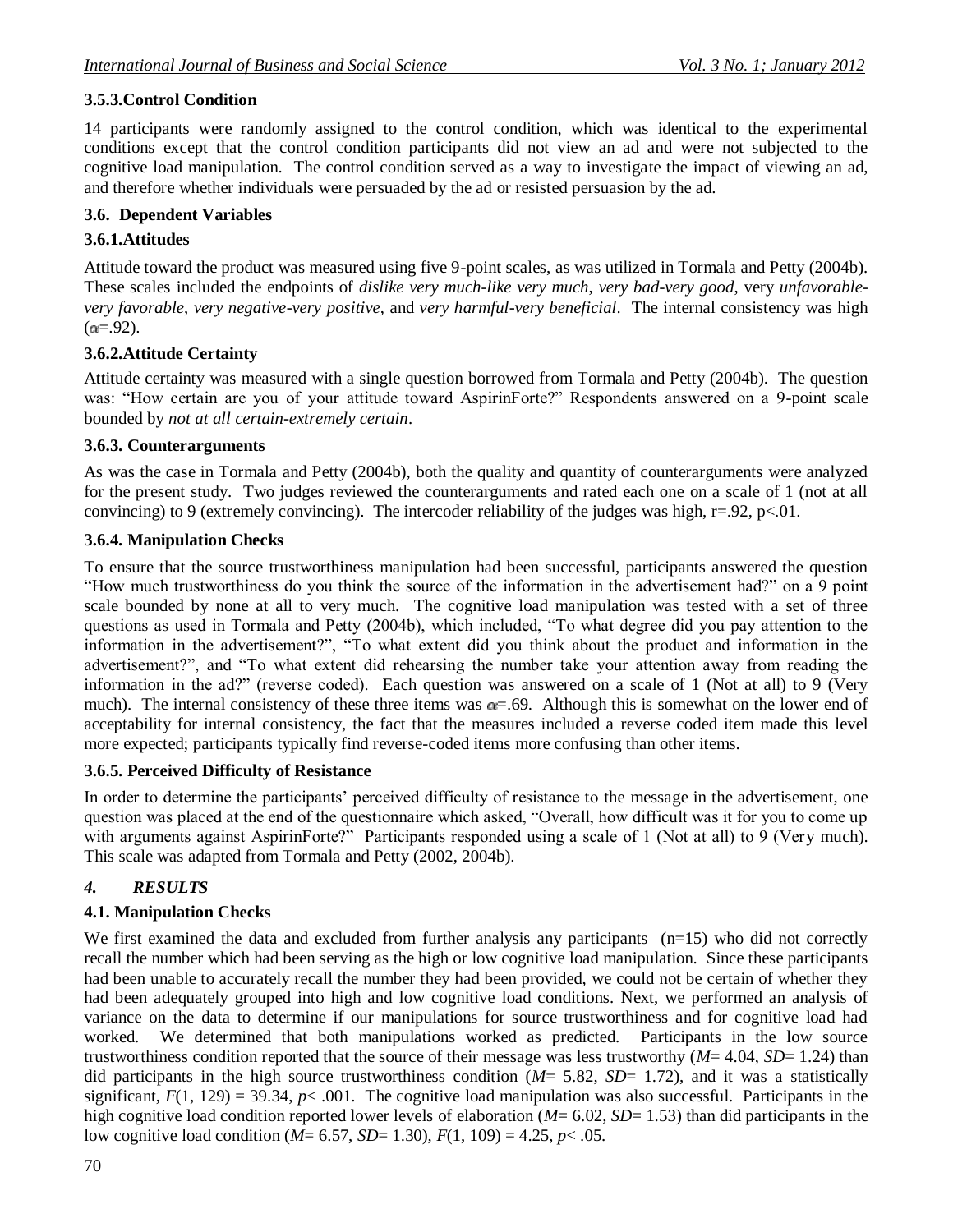#### **4.2. Perceived Difficulty of Resistance**

The difficulty of resistance data was analyzed in order to determine if there was an effect of level of cognitive load on the perceived difficulty participants had with resisting the ad. No significant differences among participants with low ( $M=4.63$ ,  $SD=2.18$ ) and high cognitive load ( $M=4.84$ ,  $SD=2.15$ ) were found,  $F(1, 107)=$  $.27, p = .61.$ 

#### **4.3. Attitude**

In order to test Hypothesis 1, which stated that source trustworthiness would be positively associated with attitude toward the product, we measured attitudes toward the product and analyzed them using a two-way analysis of variance. As Table 1 shows, the results indicated a main effect of trustworthiness, such that participants exposed to the low trustworthiness manipulation showed less positive attitudes (*M*= 4.26) than did participants exposed to the high trustworthiness ad ( $M=$  4.82) condition, and this was statistically significant  $F(1,107)=$  6.61,  $p<$  01. This means that participants who saw the information "gathered by" the FDA had more positive attitudes toward the AspirinForte product than did participants who saw the information "gathered by" the company manufacturing AspirinForte. Therefore, Hypothesis 1 was supported. The analysis also indicated an effect of viewing the ad on attitude scores in most cases. Specifically, attitude scores were higher in three of the four experimental conditions  $F(4, 120) = 5.46$ ,  $p < .001$ , as opposed to the control condition, in which participants did not view any ad. However, there was no statistically significant difference between the high cognitive load/low trustworthiness condition and the control group, *p*= .23.

#### **4.4. Attitude Certainty**

Hypothesis 2 proposed that attitude certainty scores would depend on both source trustworthiness and cognitive load. More specifically, that source trustworthiness would moderate the effect of resistance on attitude certainty only in the low cognitive load condition. In order to test this, we subjected the attitude certainty scores to an analysis of variance. Table 2 shows that there was a significant interaction between cognitive load and source trustworthiness on attitude certainty,  $F(1, 107)= 7.76$ ,  $p < .01$ . Source trustworthiness influenced attitude certainty in the low cognitive load condition but not in the high cognitive load condition. Thus, Hypothesis 2 was supported. Attitude certainty depends on both cognitive load and source trustworthiness (see Figure 1).

Table 3 shows the number of participants, the mean, and standard deviation of attitude certainty for each cell. Simple effects analyses revealed that, for participants under low cognitive load, those who had experienced the low trustworthiness source had higher attitude certainty than did participants who experienced the high trustworthiness source,  $t(107)=2.19$ ,  $p < .05$ . Simple effects tests for the high cognitive load condition were not significant,  $p>0.05$ , indicating that for participants who were under high cognitive load, exposure to a source either high or low in credibility resulted in similar attitude certainty scores.

#### **4.5. Counterarguments**

The dependent variable of counterarguments was analyzed in terms of both quantity and quality of counterarguments provided. There were no statistically significant differences among experimental conditions, *Fs <* 2.60 for the number of counterarguments and *Fs* < 3.10 for the quality of counterarguments. However, as shown in Table 1, there was a tendency for low cognitive load participants to have higher quality counterarguments (*M*= 5.21 vs. *M*= 5.09, respectively) but fewer of them than high cognitive load condition participants (*M*= 3.90 vs. *M*= 3.97, respectively). Using Scott's Pi, the intercoder reliability of the judges was high, r=.92, p<.01 (Riffe, Lacy & Fico, 2005).

#### **4.6. Intercorrelations**

We conducted Pearson correlational analyses on the dependent variables. It was determined that a weak negative correlation exists between attitude certainty and attitude,  $r = -25$ ,  $p < .01$ . That is, as a participant's attitude became more positive, they tended to be less certain of that attitude. No statistically significant correlation was found between attitude certainty and quality of arguments, *r*= -.17, *p*= .07, nor between attitude certainty and quantity of counterarguments,  $r = .11$ ,  $p = .27$ . There was also no correlation between attitude and number ( $r = .10$ ,  $p = .28$ ) or quality ( $r = .08$ ,  $p = .41$ ) of counterarguments. The quantity and quality of arguments were also not correlated with each other in a statistically significant manner, *r*= -.17, *p*= .08.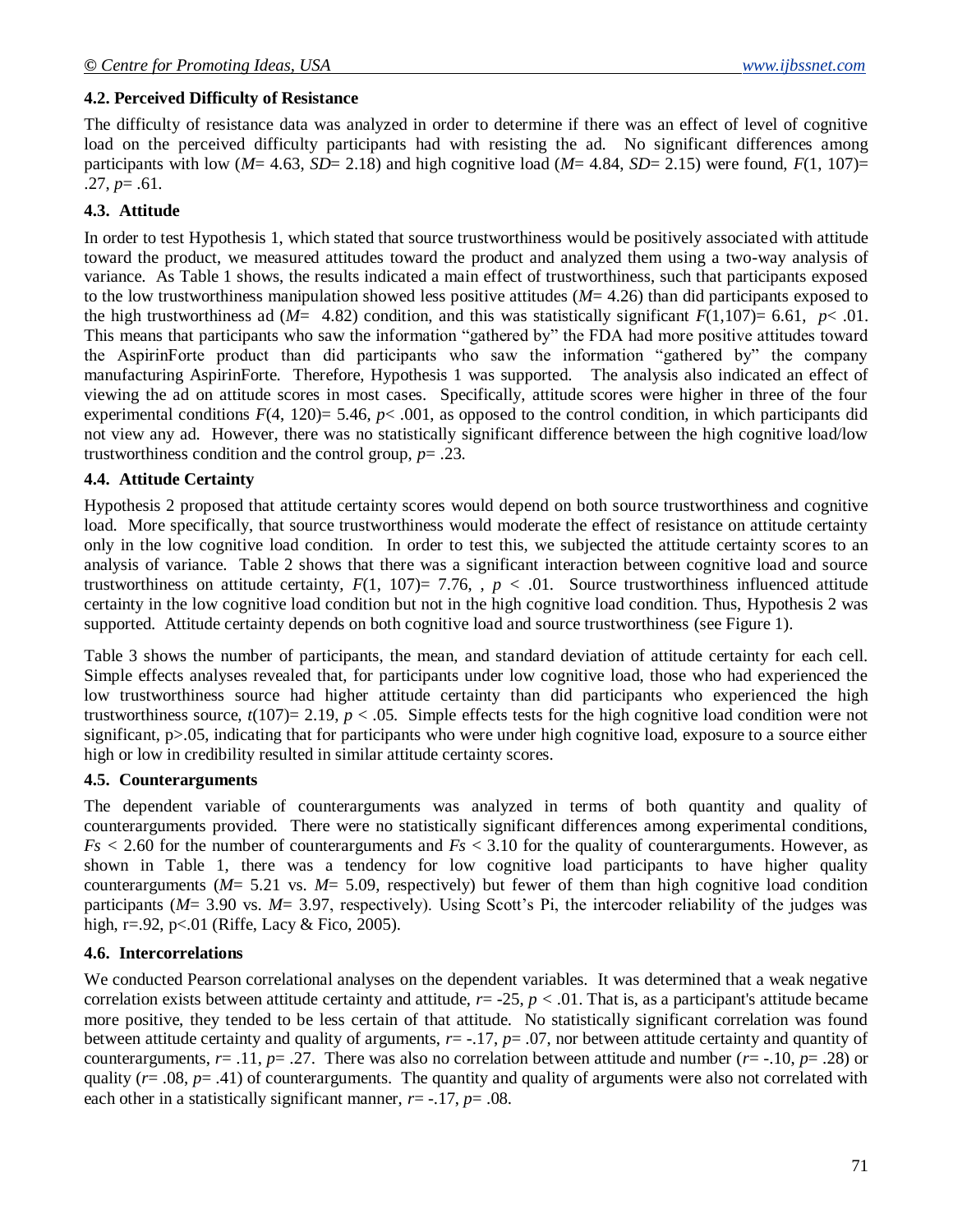## *5. DISCUSSION*

The aim of this paper was to investigate the effects of source trustworthiness (a component of source credibility) and cognitive resource availability on attitudes and attitude certainty. Previous research (Tormala & Petty, 2004b) had shown an interaction of cognitive load and level of source expertise on attitude certainty such that cognitive load impacted attitude certainty when participants counterargued a high expert source but not a low expert source. However, our results using source trustworthiness rather than expertise provided a different set of results. Specifically, our research uncovered an interaction between source trustworthiness and cognitive load on attitude certainty, but in the opposite direction demonstrated by Tormala & Petty (2004b). In other words, participants in the current study became more certain of their attitudes after listing counterarguments against an ad with a source low in trustworthiness, but only in the low cognitive load condition. Previous research has often failed to differentiate between source expertise and source trustworthiness when measuring the concept of source credibility, but our results, paired with those of Tormala & Petty (2004b) suggest that these sub-concepts under the main heading of source credibility actually work in different ways toward the attitudes and attitude certainty levels brought about by resisting an ad. Tormala and Petty (2004b), the researchers whose study we were replicating with the one substitution of trustworthiness for expertise, found no main effect of expertise on attitude, however our study revealed that higher trustworthiness levels led to more positive attitudes.

This suggests that having a trustworthy source may actually be more beneficial than having a source with a high expertise level, since across levels of cognitive load, the trustworthy source brought about more positive attitudes. This agrees with research by McGinnies and Ward (1980) who found that although a trustworthy *and* expert source brought about the highest amount of attitude change, a person who was trustworthy was able to change opinions regardless of whether or not they were perceived as an expert. Perhaps trustworthiness is more of an affective component of source credibility whereas expertise is a cognitively related variable, although an exhaustive search of the literature produced no research linking those concepts. Regardless of the type of ad, our results found that viewing any of the four ads in the experimental conditions led to an increase in favorable attitudes toward the product. This was also in disagreement with Tormala and Petty (2004b). The only exception to this was with the high cognitive load/low trustworthiness condition. It seems that something in the combination of having a lot on one's mind and experiencing a source that cannot be trusted makes individuals less likely to like the product. Perhaps memorizing the long number put participants in a negative mood and when they were then exposed to a source they felt may have ulterior motives, they had a more negative reaction to the product depicted in the ad. This result has important implications in today's society where we have a rather cluttered advertising environment. Our results suggest that under these conditions a trustworthy source is important, especially if the ad will be viewed by people who are dealing with other cognitive tasks while they see the ad.

### **5.1. Limitations**

The limitations of our study include several of the same troubles that plague many studies; our sample consisted of college students only and can therefore not be generalized beyond the campus and perhaps the classrooms in which the studies were conducted. Although the student participants were compensated for their participation with extra credit points, the motivation to fully engage in the research was most likely not high. Another limitation was our use of a fictitious ad. Since we were using a product that is not available in the United States, we could not obtain any real advertisements for the product and therefore had to have them constructed for us. This may have limited the realism of the materials.

### **5.2. Directions for Future Research**

Future research is needed in many avenues relating to the current research. Firstly, as discussed in the limitations section, it would be helpful to look at both aspects of source credibility and their combined effects on attitude certainty in the face of resistance to persuasion. Also, it would be intriguing to see whether manipulating the trustworthiness of the same company rather than two different organizations would produce similar or different results. In the current study, we asked participants to form counterarguments against the ad as a form of resistance to persuasion, but as discussed earlier, there are several other techniques individuals use to resist messages. It would be helpful to utilize some of the most popular methods of persuasion resistance in order to see whether the results of Tormala and Petty (2004b) or our results hold true in those circumstances. Lastly, the idea that the two components of source credibility, expertise and trustworthiness could be tied to cognitive and affective processes respectively is deserving of further investigation and thought.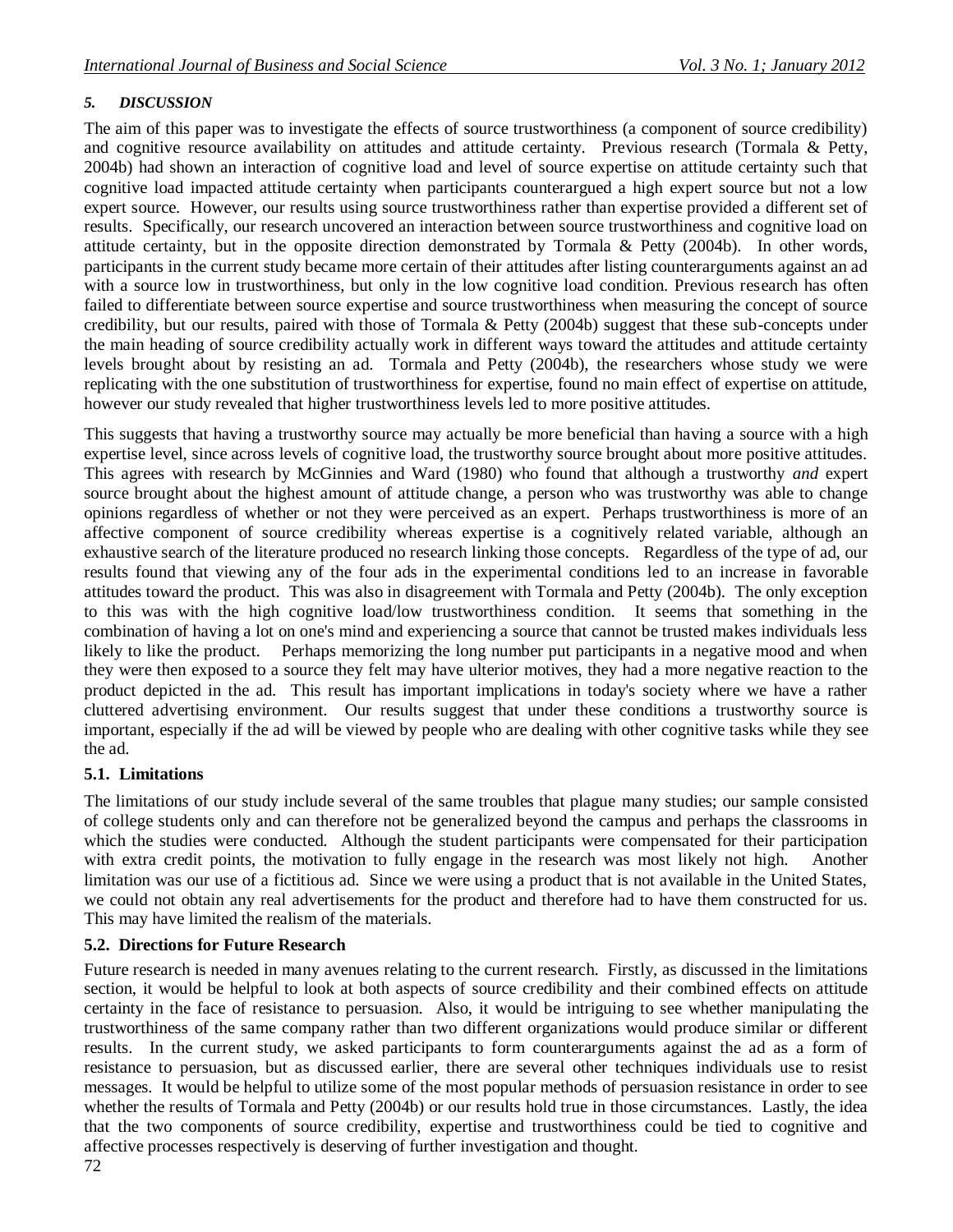#### *REFERENCES*

- Ahluwalia, R. (2000). Examination of psychological processes underlying resistance to persuasion. Journal of Consumer Research 27(2), 217-232.
- Chaiken, S., & Maheswaran, D. (1994). Heuristic processing can bias systematic processing: Effects of source credibility, argument ambiguity, and task importance on attitude judgment. Journal of Personality and Social Psychology 66 (3), 460-473.
- Fabrigar, L. R., MacDonald, T. K., & Wegener, D. T. (2005). The structure of attitudes. In D. Albarracin, B. T. Johnson, & M. P. Zanna (Eds.), The handbook of attitudes (pp. 79-124). Mahwah, NJ: Lawrence Erlbaum Associates.
- Gilbert, D. T., & Hixon, J. G. (1991). The trouble of thinking: Activation and application of stereotypic beliefs. Journal of Personality and Social Psychology 60 (4), 509-517.
- Gross, S. R., Holtz, R., & Miller, N. (1995). Attitude certainty. In R. E. Petty, & J. A. Krosnick (Eds.), Attitude strength: Antecedents and consequences (pp. 215-245). Mahwah, NJ: Lawrence Erlbaum Associates.
- Jacks, J. Z., & Cameron, K. A. (2003). Strategies for resisting persuasion. Basic and Applied Social Psychology 25 (2), 145-61.
- Keller, P. A., & Block, L. G. (1997). Vividness effects: A resource-matching perspective. Journal of Consumer Research 24 (3), 295-304.
- Kelman, H. C., & Hovland, C. I. (1953). Reinstatement of the communicator in delayed measurement of opinion change. Journal of Abnormal and Social Psychology 48, 327-335.
- Lafferty, B. A., Goldsmith, R. E., & Newell, S. J. (2002). The dual credibility model: The influence of corporate and endorser credibility on attitudes and purchase intentions. Journal of Marketing Theory and Practice 10 (3), 1- 12.
- McGinnies, E., & Ward, C. (1980). Better liked than right: Trustworthiness and expertise in credibility. Personality and Social Psychology Bulletin 6 (3), 467-472.
- Mills, J., & Jellison, J. M. (1967). Effect on opinion change of how desirable the communication is to the audience the communicator addressed. Journal of Personality and Social Psychology 6 (1), 98-101.
- Ohanian, R. (1990). Construction and validation of a scale to measure celebrity endorsers' perceived expertise, trustworthiness, and attractiveness. Journal of Advertising 19 (3), 39-52.
- Petty, R. E., & Cacioppo, J. T. (1979). Effects of forewarning of persuasive intent and involvement on cognitive responses. Personality and Social Psychology Bulletin 5, 173-176.
- Petty, R. E., & Cacioppo, J. T. (1986). The elaboration likelihood model of Persuasion. In L. Berkowitz (Ed.), Advances in experimental social psychology (pp.123-205, vol. 19). New York: Academic.
- Petty, R. E., Cacioppo, J. T., & Goldman, R. (1981). Personal involvement as a determinant of argument-based persuasion. Journal of Personality and Social Psychology 41 (November), 847-855.
- Petty, R. E., & Krosnick, J. A. (1995). Attitude Strength: Antecedents and Consequences. Mahwah, NJ: Lawrence Erlbaum Associates.
- Petty, R. E., & Wegener, D. T. (1998). Attitude change: Multiple roles for persuasion variables. In D. T. Gilbert, S. T. Fiske, and G. Lindzey (Eds.). The handbook of social psychology (pp. 323-390, vol. 1). New York: McGraw-Hill.
- Rhine, R., & Severance., L. J. (1970). Ego-involvement, discrepancy, source credibility, and attitude change. Journal of Personality and Social Psychology 16 (October), 175-190.
- Riffe, D., Lacy, S. & Fico, F. (2005). Analyzing media messages: Using quantitative content analysis in research  $(2^{nd}$  ed.). Mahwah, NJ: Lawrence Erlbaum.
- Rumbo, J. D. (2002). Consumer resistance in a world of advertising clutter: The case of adbusters. Psychology & Marketing 19 (2), 127-148.
- Tormala, Z. L., Brinol, P., & Petty, R. E. (2007). Multiple roles for source credibility under high elaboration: It's all in the timing. Social Cognition 25 (4), 536-552.
- Tormala, Z. L., Clarkson, J. J., & Petty, R. E. (2006). Resisting persuasion by the skin of one's teeth: The hidden success of resisted persuasive messages. Journal of Personality & Social Psychology 91 (3), 423-435.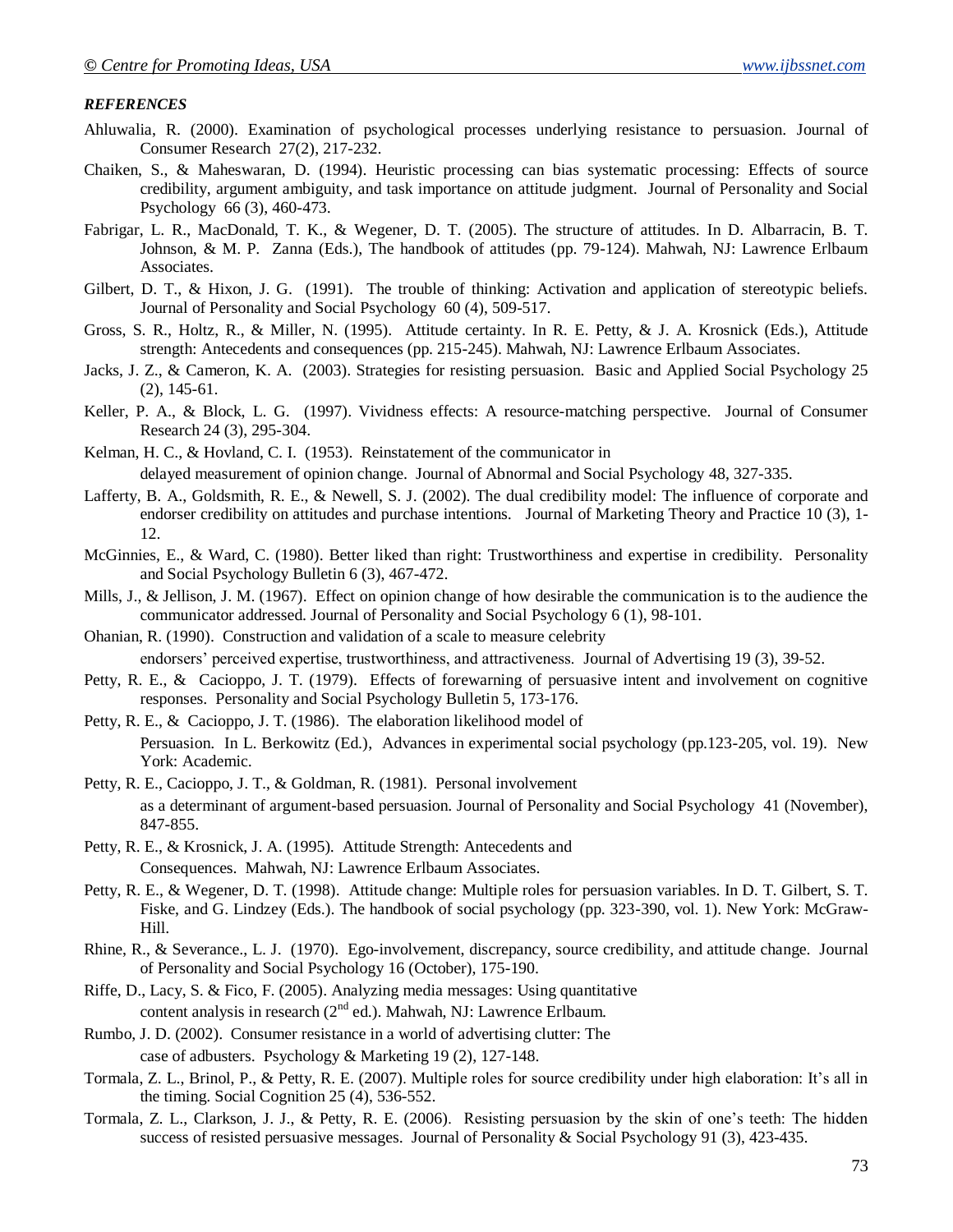Tormala, Z. L., & Petty, R. E. (2002). What doesn't kill me makes me stronger: The effects of resisting persuasion on attitude certainty. Journal of Personality and Social Psychology 83 (6), 1298-1313.

Tormala, Z. L., & Petty, R. E. (2004a). Resistance to persuasion and attitude certainty: A meta-cognitive analysis. In E. S. Knowles, & J. A. Linn (Eds), Resistance and persuasion (pp. 65-82). Mahwah, NJ: Lawrence Erlbaum Associates.

Tormala, Z. L., & Petty, R. E. (2004b). Source credibility and attitude certainty: A

metacognitive analysis of resistance to persuasion. Journal of Consumer Psychology 14 (4), 427-442.

Wentzel, D., Tomczak, I. & Herrmann, A. (2010). The moderating effect of manipulative content and cognitive resources on the evaluation of narrative ads. Psychology & Marketing, 27 (5), 510-530

Zuwerink, J. R., & Devine, P. G. (1996). Attitude importance and resistance

to persuasion: It's not just the thought that counts. Journal of Personality and Social Psychology, 70 (5), 931- 944.

#### **Table1**.

|                                                                           | <b>Source Trustworthiness</b> |                           |                     |  |  |  |
|---------------------------------------------------------------------------|-------------------------------|---------------------------|---------------------|--|--|--|
| Cognitive Load                                                            | Low                           |                           | High                |  |  |  |
|                                                                           |                               | Attitude                  |                     |  |  |  |
| Low Load                                                                  | $4.40^{a,b,c}$                |                           | 4.70 $^{a,b}$       |  |  |  |
| <b>High Load</b>                                                          | $4.12^{b,c,d}$                |                           | 4.93 $a$            |  |  |  |
| Control                                                                   |                               | $3.34$ <sup>e</sup>       |                     |  |  |  |
|                                                                           |                               | <b>Attitude Certainty</b> |                     |  |  |  |
| Low Load                                                                  | 5.62 <sup>a</sup>             |                           | 4.59 $^{\rm b}$     |  |  |  |
| <b>High Load</b>                                                          | 4.50 <sup>b</sup>             |                           | 5.37 $a, b$         |  |  |  |
| Control                                                                   |                               | 4.35 $^{b}$               |                     |  |  |  |
|                                                                           |                               | Counterarguments          |                     |  |  |  |
| Quality                                                                   |                               |                           |                     |  |  |  |
| Low Load                                                                  | 5.09 <sup>a</sup>             |                           | $5.34$ <sup>a</sup> |  |  |  |
| <b>High Load</b>                                                          | $5.08$ $\mathrm{^a}$          |                           | 4.84 $^{a}$         |  |  |  |
| Number                                                                    |                               |                           |                     |  |  |  |
| Low Load                                                                  | 4.34 $^{a}$                   |                           | $3.44$ <sup>a</sup> |  |  |  |
| High Load                                                                 | 4.15 <sup>a</sup>             |                           | 3.96 <sup>a</sup>   |  |  |  |
| Note. Means with unlike superscripts within measure differ at $p < .05$ . |                               |                           |                     |  |  |  |
|                                                                           |                               |                           |                     |  |  |  |
| Table 2.                                                                  |                               |                           |                     |  |  |  |
| Variable and Source                                                       | df                            | MS                        | $\cal F$            |  |  |  |

| Variable and Source           |    |       |         |
|-------------------------------|----|-------|---------|
| <b>Attitude Certainty</b>     |    |       |         |
| Cognitive Load                |    | .78   | .24     |
| <b>Source Trustworthiness</b> |    | . 19  | .06     |
| Cognitive*Trustworthiness     |    | 25.12 | $7.76*$ |
| Error                         | 07 | 3.24  |         |

*Note.*  $^*p < .05; \eta^2 = .89$ 

#### **Table 3.**

|                       | <b>Low Trustworthiness</b> |      | <b>High Trustworthiness</b> |    |      | Total |      |      |
|-----------------------|----------------------------|------|-----------------------------|----|------|-------|------|------|
| Cognitive Load        | N                          | M    | SD                          | n  | M    | SD    | M    | SD   |
| Low Cognitive         | 29                         | 5.62 | . . 59                      | 29 | 4.59 | 2.03  | 5.10 | 1.88 |
| <b>High Cognitive</b> | 26                         | 4.50 | .96                         | 27 | 5.37 | 1.57  | 4.94 | 1.81 |
| Total                 | 55                         | 5.06 | .78                         | 56 | 4.98 | 1.8   | 5.02 | . 85 |